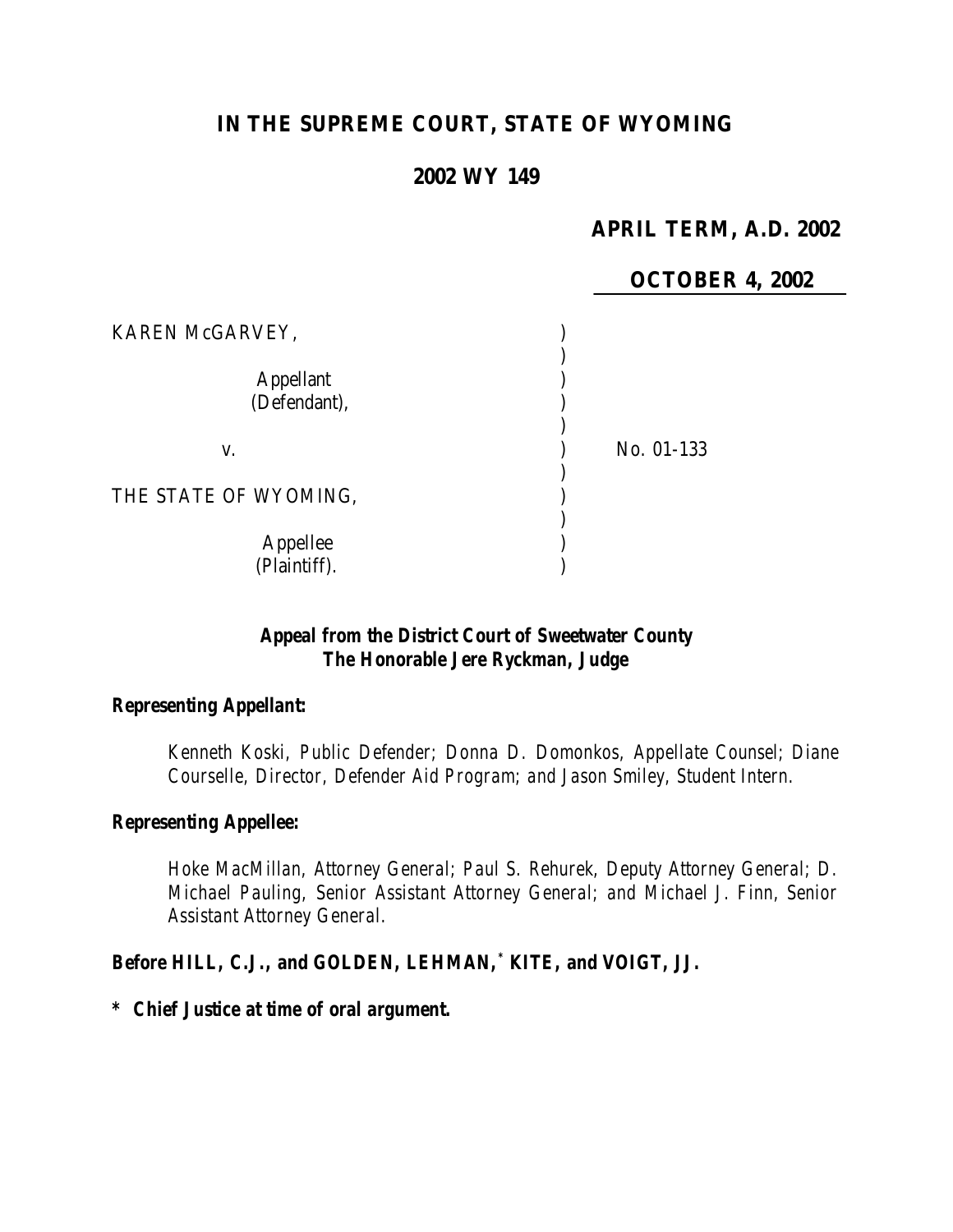# **VOIGT, Justice.**

[¶1] This is an appeal from an Amended Judgment and Sentence issued by the district court on April 20, 2001. A jury convicted the appellant, Karen McGarvey (McGarvey), of one count of burglary in violation of Wyo. Stat. Ann. § 6-3-301(a) (LexisNexis 2001) and two counts of forgery in violation of Wyo. Stat. Ann. § 6-3-602(a)(ii) (LexisNexis 2001) one felony count relating to the passing of checks and one relating to credit card use. The district court imposed concurrent prison sentences of five to ten years for each conviction. McGarvey appeals only the burglary and check forgery convictions. We affirm.

### **ISSUES**

[¶2] The issues presented by McGarvey are:

1. Whether the evidence presented to the jury was sufficient to sustain a conviction for forgery, when the best evidence offered by the State was the testimony of its expert witness who could only testify that it was probable that Ms. McGarvey wrote the checks?

2. Whether the evidence presented to the jury was sufficient to sustain a conviction for burglary, when the State failed to prove more than that Ms. McGarvey was in possession of recently stolen property?

#### **FACTS**

[¶3] On November 6, 2000, between the hours of 4:00 p.m. and 6:49 p.m., a car burglary occurred at the Sands Cafe Restaurant in Rock Springs. Leah Bucknell (Bucknell), the owner of the vehicle, reported that her black purse had been stolen, and that it contained a Gold MasterCard, a checkbook, her driver's license, and a spare key to the car.

[¶4] On November 7, 2000, Bucknell and her husband reported to police that their credit card had been used at several area businesses, including the Days Inn. Officers went to the Days Inn and discovered that an individual purporting to be Bucknell had rented room 363 for two days. The officers went to the room and made contact with that person, who turned out to be McGarvey. Officers also discovered McGarvey's vehicle at the Days Inn, and they learned that there was an active warrant for her arrest. During a search incident to McGarvey's arrest on the outstanding warrant, Bucknell's checkbook was found in McGarvey's coat pocket. The police also found Bucknell's Gold MasterCard, driver's license, and the spare car key in McGarvey's possession. An officer observed a black purse on the floor of McGarvey's car, and Bucknell subsequently identified the purse and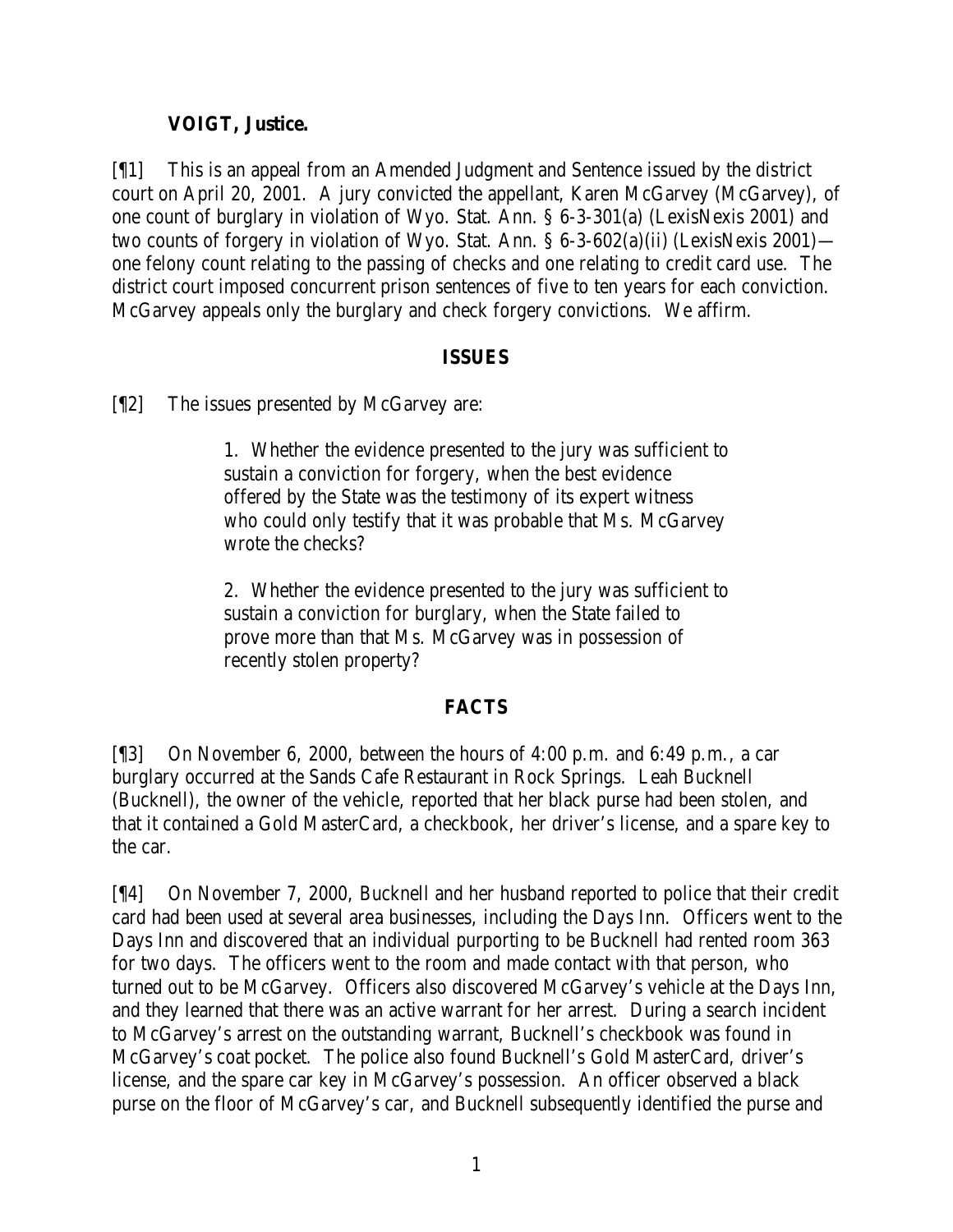the other items as hers. Bucknell also noted that four checks were missing from the checkbook. The desk clerk at the Days Inn identified McGarvey from a photo lineup as the person who signed the name Leah Bucknell to the guest register and to the credit card receipt for rental of the room. Bucknell's first name had been misspelled on the receipt as "Legh" rather than "Leah."

### **STANDARD OF REVIEW**

[¶5] The standard of review has been stated as:

When addressing a claim that the evidence is not sufficient to sustain the conviction for a crime . . . [w]e assess whether all of the evidence . . . presented was adequate enough to form the basis for a reasonable inference of guilt beyond a reasonable doubt to be drawn by a fact-finder when that evidence is viewed in a light most favorable to the State. We will not substitute our judgment for that of the jury when we apply [this] rule, and our only duty is to determine whether a quorum of reasonable and rational jurors would, or even could, have come to the same result as the jury actually did in the case under review.

*Mueller v. State*, 2001 WY 134, ¶ 22, 36 P.3d 1151, 1159 (Wyo. 2001).

# **DISCUSSION**

# **CHECK FORGERY**

[¶6] McGarvey contends that this Court should reverse her conviction for check forgery because the State's best evidence was insufficient to support a guilty verdict. She argues that the State's primary evidence was its handwriting expert, who testified that there were only "indications" that McGarvey had written the checks.<sup>1</sup>

[¶7] With regard to forgery, Wyo. Stat. Ann. § 6-3-602(a)(ii) provides, in pertinent part:

A person is guilty of forgery if, with intent to defraud, he:

<sup>&</sup>lt;sup>1</sup> The handwriting expert testified to six levels of confidence that can be given when asserting an opinion as to whether a person wrote or signed a particular document. The third level is "indications," meaning that the writings or signatures are similar in structure. The fourth level is "probable," meaning that it is more than likely that a particular person wrote or signed a particular document; the fifth level is "highly probable," meaning that a particular person is the author of a particular document or signature, but there exists a remote possibility that someone else could have written or signed the document; and the sixth level is "conclusive," meaning no other person could have written or signed a particular document.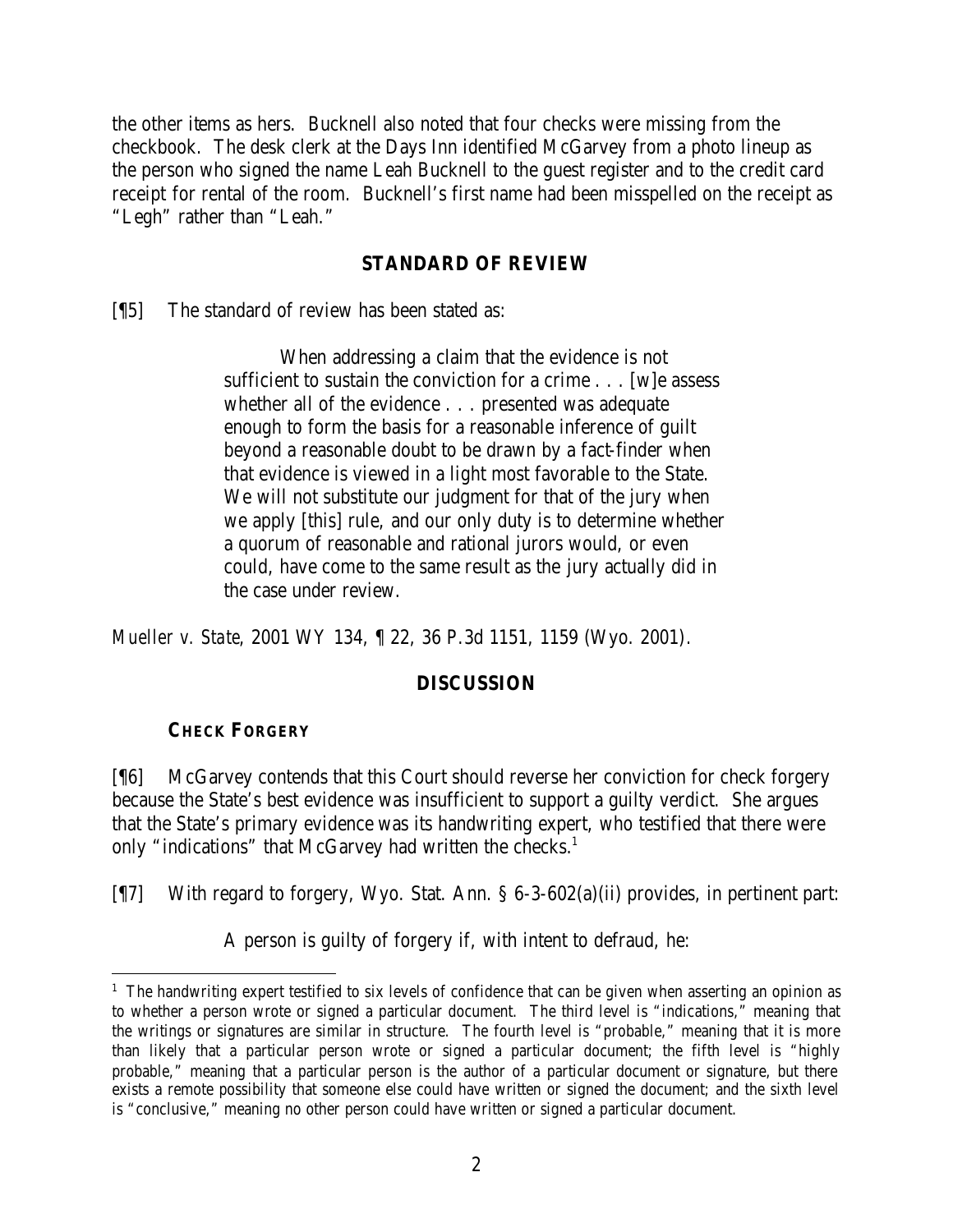\* \* \*

(ii) Makes, completes, executes, authenticates, issues or transfers any writing so that it purports to be the act of another who did not authorize that act[.]

[¶8] The evidence presented at trial revealed a chain of events beginning with McGarvey checking into a room at the Springs Motel in Rock Springs in the late afternoon or early evening of November 6, 2000. By 6:49 p.m., the rear passenger side window of Bucknell's vehicle had been broken out, her purse had been stolen from it, and someone had used her credit card and checkbook. Four checks were written from the checkbook, numbers 245, 246, 247 and 249, and someone used or attempted to use the credit card three times on the evening of November  $6<sup>th</sup>$ .

[¶9] An individual identified as McGarvey arrived at the Days Inn around 10:30 p.m., and used Bucknell's credit card to rent room 363. McGarvey signed the register as "Legh Bucknell," a misspelling of Leah Bucknell's name. Bucknell's check number 245 was passed at Smith's grocery at 6:49 p.m. and was also signed "Legh Bucknell."

[¶10] The following morning at approximately 10:30 a.m., McGarvey was found in room 363 at the Days Inn, arriving sometime between 9:00 a.m. and 10:30 a.m. When McGarvey arrived at room 363, she had Bucknell's driver's license, credit card, checkbook, and spare car key that had been in Bucknell's purse. The stolen purse was in the vehicle registered to McGarvey, which was parked in front of room 363. McGarvey also had in her possession a Smith's grocery store cash register receipt that contained information concerning goods purchased with check number 245 from Bucknell's checkbook.

[¶11] Based on the foregoing, the jury concluded that McGarvey unlawfully had passed a check from Bucknell's checkbook. McGarvey possessed the stolen checkbook that contained the forged checks, and she also had the cash register receipt corresponding to the items purchased at Smith's grocery store the previous evening. In addition, it is undisputed that McGarvey used Bucknell's credit card to rent the room at the Days Inn, and used the same misspelling of Bucknell's first name as that found on check number 245. This evidence indicated that McGarvey not only had the opportunity to pass herself off as Bucknell, but also showed her disposition to do so. The evidence of opportunity to commit the act is a link which, considered in connection with other incriminating facts, can prove that McGarvey committed the alleged crime. *See Jones v. State*, 568 P.2d 837, 845 (Wyo. 1977).

[¶12] While the State's handwriting expert could not conclusively determine that McGarvey had signed the forged checks, he could not exclude her either. The signature on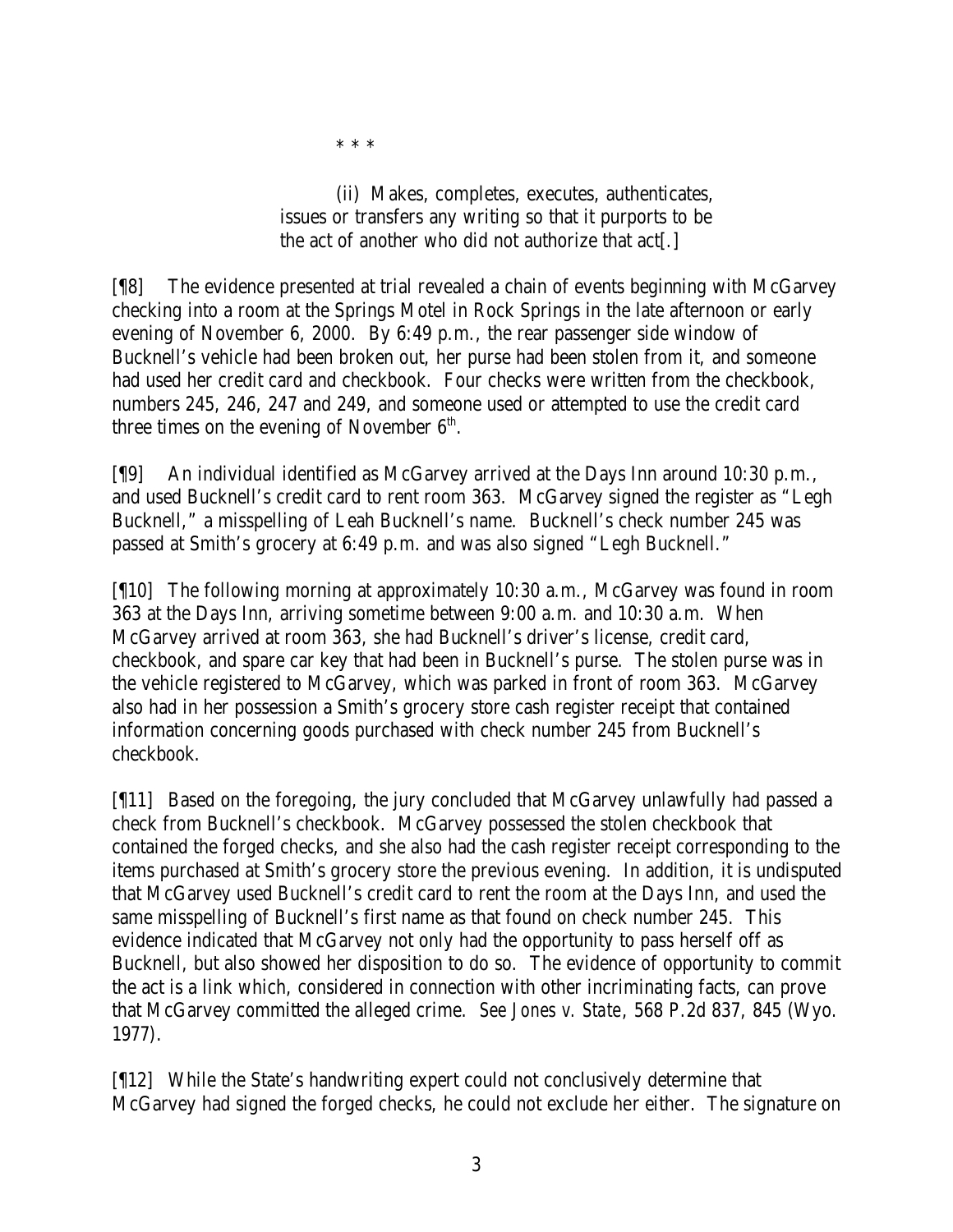all the forged checks showed "indications" that McGarvey had signed them. This, in itself, would not suffice to convict McGarvey, but is probative and corroborative evidence that McGarvey executed the checks. We conclude that the evidence, when viewed in a light most favorable to the State, was sufficient for reasonable individuals to conclude that McGarvey was the person who fraudulently wrote or used the preprinted checks belonging to Bucknell.

### **BURGLARY**

[¶13] McGarvey next contends that her burglary conviction should be reversed because the State failed to present sufficient corroborative evidence beyond McGarvey's possession of recently stolen property. McGarvey was convicted of burglary under Wyo. Stat. Ann. § 6-3-301(a), which provides: "A person is guilty of burglary if, without authority, he enters or remains in a . . . vehicle . . . with intent to commit larceny or a felony therein."

[¶14] When sufficiency of the evidence is challenged in burglary convictions, this Court examines the record, in a light most favorable to the State, to see if there is slight corroborative evidence, other than possession of stolen goods, which connects the appellant with the burglary. *King v. State*, 718 P.2d 452, 453 (Wyo. 1986). We have stated that the possession of stolen goods alone is not sufficient evidence to convict for burglary. *Id.* (*quoting Newell v. State*, 548 P.2d 8, 13 (Wyo. 1976)). However, we have also concluded with regard to burglary that, "'[t]he most significant and material evidence of defendant's guilt is his possession of the stolen property. Possession is a strong circumstance tending to show guilt and only slight corroborative evidence of other inculpatory circumstances is required'" to convict. *Sutherland v. State*, 944 P.2d 1157, 1161 (Wyo. 1997) (*quoting Newell*, 548 P.2d at 13).

[¶15] McGarvey was found to be in possession of the stolen items approximately sixteen hours after the burglary occurred, and she had used the stolen checkbook. We stated in *Downs v. State*, 581 P.2d 610, 616 (Wyo. 1978), that "[t]he defendant's dealing with the property as his own, by sale, is a corroborating circumstance" of burglary. While McGarvey did not sell the goods, her situation is similar to that of Downs' because she clearly dealt with the property as her own when she bought goods with the stolen checks.

[¶16] The trial evidence also showed that McGarvey was in proximity to the burglarized vehicle at about the same time the burglary occurred. The burglary occurred on November 6, 2000, between 4:00 p.m. and 6:49 p.m. McGarvey checked into a motel room one block away from where the burglary occurred in the late afternoon or early evening on November  $6<sup>th</sup>$ . This put her in close proximity to the burglary both in time and space. A defendant's presence in the neighborhood of a burglary is an important circumstance that is not to be treated merely as coincidence. Placing a defendant in the area of the scene of the crime, along with possession, is sufficient to sustain a conviction. *Downs*, 581 P.2d at 616. Because McGarvey was in proximity of the burglary, she had the opportunity to